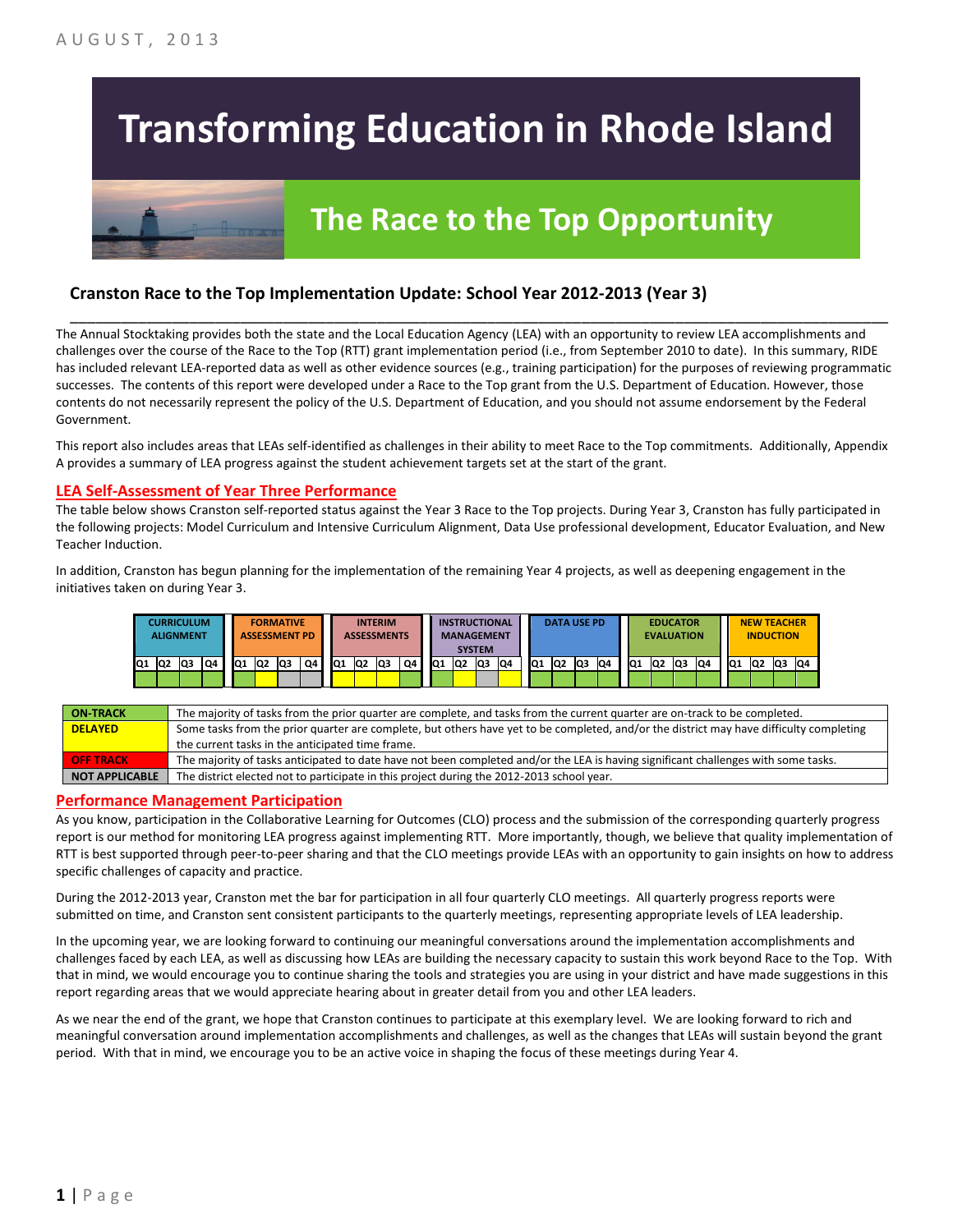#### **System of Support 1: Standards and Curriculum**

Based on the quarterly progress reports submitted by Cranston, as well as participation in additional applicable activities through the end of the 2012-2013 school year, we have assessed the district as 'on track (green),' 'delayed (yellow),' 'off track/at risk (red)', or 'not applicable (grey) on each of the Year 3 System of Support 1 scope of work tasks for Race to the Top. This assessment is reflected in the table below. Please note that further description of these statuses can be found on page one of this report.

RIDE would like to commend Cranston on its efforts to expand and deepen educator and administrator knowledge of the Common Core State Standards (CCSS). In its progress reports, Cranston noted that they provided over 500 educators with Study of the Standards sessions, and also sent district educators to supplemental professional development in core English language arts (ELA) instructional shifts (e.g., academic vocabulary, text complexity, and text-dependent questions). Administrators from the district worked with their union to provide common planning time and after-school sessions to allow time for teachers to work on the CCSS curriculum and to attend professional development.

Cranston has made significant progress against implementing a guaranteed and viable curriculum aligned to the new Common Core State Standards. At the start of the school year, Cranston indicated that they had an aligned curriculum in math and science, but had yet to begin their ELA curriculum work. During the 2012-2013 school year, Cranston implemented their new math curriculum. In parallel, they focused their professional development on ELA and worked on writing an aligned ELA curriculum. RIDE is also pleased to note that Cranston was awarded additional grant funding to foster the development of curriculum-embedded assessments for their ELA curriculum.

In their quarterly progress update report, Cranston noted several challenges around this work: educator resistance to implementation and belief that 'we have time'; only partial exposure of educators to formal CCSS professional development; and, assessments that are fragmented and not aligned to the CCSS.

We commend Cranston on their work in this area, and are happy to hear that Cranston has been able to move forward in a meaningful way on the creation of an aligned and viable curriculum. We look forward to hearing about additional opportunities that Cranston has created for deepening educator knowledge of the standards across all disciplines, and about creating a comprehensive assessment system that supports their transition as well as increases student readiness for the PARCC assessment.

| Intensive Curriculum Alignment and Model Curriculum Development                                                                                                                                                                                           |                | Year 3:SY12-13                          |                |                                         |  |  |  |
|-----------------------------------------------------------------------------------------------------------------------------------------------------------------------------------------------------------------------------------------------------------|----------------|-----------------------------------------|----------------|-----------------------------------------|--|--|--|
|                                                                                                                                                                                                                                                           | Q <sub>1</sub> | Q <sub>2</sub>                          | Q <sub>3</sub> | Q4                                      |  |  |  |
| Develop and communicate a multi-year Transition Plan for the Common Core State Standards implementation, including clear<br>expectations for school level transition benchmarks and a plan for developing a curriculum aligned to the CCSS in grades K-12 |                | Modify as Modify as Modify as<br>needed | needed         | needed                                  |  |  |  |
| Identify opportunities for educators to work collaboratively to deepen understanding of CCSS (e.g. Common Planning Time, grade<br>level team, department meetings, faculty meetings)                                                                      |                | Modify as Modify as Modify as<br>needed | needed         | needed                                  |  |  |  |
| Create implementation plan, including the identification of aligned resources, to support roll out of new curricula                                                                                                                                       |                | needed                                  | needed         | Modify as Modify as Modify as<br>needed |  |  |  |
| Develop curriculum aligned to the Common Core State Standards, including participation in Dana Center curriculum writing and<br>leadership sessions (if applicable)                                                                                       |                | x                                       | x              |                                         |  |  |  |

*\*Please note: the 'x' in the above table represents the anticipated completion timeline set by RIDE, not when the district completed the task. Additionally, for further clarification on the criteria used to select each status, consult the description on page one of this report.*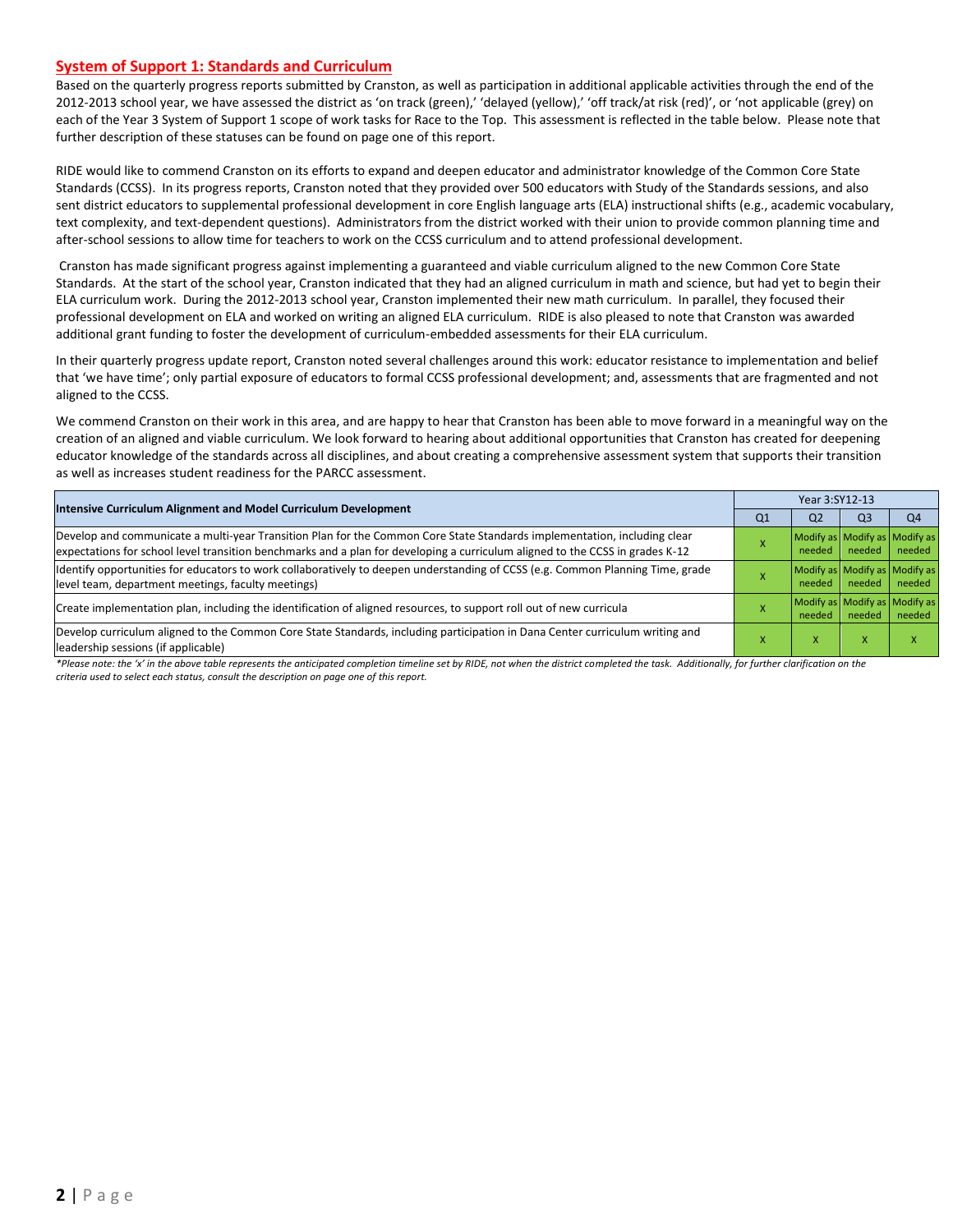#### **System of Support 2: Instructional Improvement Systems**

During the 2012-2013 school year, Cranston chose to implement two of the four Race to the Top projects in System of Support 2 (Interim Assessments, and the Instructional Management System). Based on the quarterly progress reports submitted by Cranston, as well as participation in additional applicable activities through the end of the 2012-2013 school year, we have assessed the district on each of the Year 3 scope of work tasks for those applicable projects.

During the 2012-2013 school year, Cranston intended to implement the formative assessment professional development modules at some elementary schools; however, due to competing priorities, engagement was put on hold.

Following the configuration of the Instructional Management System (IMS), some Cranston schools 'piloted' the fixed-form interim assessments in spring 2013. Cranston indicated in their quarterly progress update report that they felt that piloting the assessments may help support the district's goal to streamline their assessment system. As of spring 2013, Cranston indicated that they would continue to utilize their local student information system (Aspen) to manage their curriculum and local assessments.

During the 2012-2013 school year, three schools from Cranston participated in the Data Use professional development series. In the QPU reports, the district reported that, during one of the in-district data coach visits, the coach worked with faculty at Stone Hill elementary school to analyze student data for the development of their student learning objectives. Additionally, Cranston noted that they have been very successful in 'seeding' the protocols used in the Data Use training across the district.

In the upcoming school year, Cranston has indicated that their remaining schools will participate in the Data Use professional development, and that they will expand participation in the Interim Assessments. Additionally, we anticipate that Cranston will engage educators as appropriate in the formative assessment professional development series. We look forward to hearing more about Cranston's plans for implementing these new initiatives.

| Interim Assessments (accessed via the Instructional Management System)                                                                                                                  |                   | Year 3:SY12-13                |                                                            |    |  |  |  |
|-----------------------------------------------------------------------------------------------------------------------------------------------------------------------------------------|-------------------|-------------------------------|------------------------------------------------------------|----|--|--|--|
|                                                                                                                                                                                         | Q <sub>1</sub>    | Q <sub>2</sub>                | Q <sub>3</sub>                                             | Q4 |  |  |  |
| Develop protocols or expectations regarding the use of interim assessment to inform instruction including timelines for<br>administration and process for scoring and reporting results |                   |                               |                                                            |    |  |  |  |
| Send LEA-determined facilitators to RIDE provided training on both the Fixed-Form assessment tool and the test-building tool                                                            | <b>Fixed Form</b> | <b>Test</b><br><b>Builder</b> |                                                            |    |  |  |  |
| Train of educators in the LEA on the administration and use of interim assessments utilizing RIDE-trained facilitators                                                                  |                   | x                             |                                                            |    |  |  |  |
| Administration of Interim Assessments in selected grades and content area(s)                                                                                                            | $1st$ Fixed       | $2^{nd}$ Fixed                | $3^{\text{rd}}$ Fixed<br>Form Test   Form Test   Form Test |    |  |  |  |

| <b>Instructional Management System (IMS)</b>                                                                                                                                                              |                                         | Year 3:SY12-13 |                |                |  |  |  |
|-----------------------------------------------------------------------------------------------------------------------------------------------------------------------------------------------------------|-----------------------------------------|----------------|----------------|----------------|--|--|--|
|                                                                                                                                                                                                           | Q <sub>1</sub>                          | Q <sub>2</sub> | Q <sub>3</sub> | Q <sub>4</sub> |  |  |  |
| Designate an LEA data steward to support decision making around data collections and systems implementation and to provide input<br>and feedback on data initiatives through designated representatives   | As needed As needed As needed As needed |                |                |                |  |  |  |
| Maintain data quality standards of local student information systems and upload local assessment data and program information as<br>required by RIDE in a timely manner                                   |                                         | ^              | ⋏              |                |  |  |  |
| Following RIDE training, LEA Administrative Users and LEA Trainers configure the IMS for educator use and to provide end users with<br>access and training needed to utilize the IMS for daily activities | x                                       | x              | X              |                |  |  |  |
| Deepen the understanding and use of the IMS among all educators                                                                                                                                           |                                         | X              | $\lambda$      |                |  |  |  |

| 'Data Use' Professional Development                                                                                                            |        | Year 3:SY12-13 |      |        |  |  |  |
|------------------------------------------------------------------------------------------------------------------------------------------------|--------|----------------|------|--------|--|--|--|
|                                                                                                                                                |        | Q <sub>2</sub> | Q3   | O4     |  |  |  |
| In coordination with RIDE, select 'Data Use' training dates for each cohort of schools, as applicable                                          |        |                |      | Year 2 |  |  |  |
| Ildentify and provide RIDE with the leadership team members from each school who will participate in Year 2 training cohorts, as<br>applicable |        |                |      | Year 2 |  |  |  |
| Following 'Data Use' professional development, identify district and school practices to sustain and deepen data use and<br>collaboration      | Year 1 | Year 1         | Year | Year 1 |  |  |  |

\* Please note that, for this project, 'year 1' refers to cohort 1 taking place during the 2012-2013 school year, and 'Year 2' refers to cohort 2 taking place during the 2013-2014 school year.

| [Formative Assessment Professional Development Modules (accessed via the Instructional Management System)        |         | Year 3:SY12-13 |                             |           |  |  |  |
|------------------------------------------------------------------------------------------------------------------|---------|----------------|-----------------------------|-----------|--|--|--|
|                                                                                                                  |         | Q <sub>2</sub> | Q <sub>3</sub>              | <b>O4</b> |  |  |  |
| ldentify facilitators who will support the implementation of formative assessment practices in daily instruction |         |                |                             | SY13-14   |  |  |  |
| Coordinate participation of educators in training modules and communities of practice                            | SY12-13 |                | SY12-13   SY12-13   SY13-14 |           |  |  |  |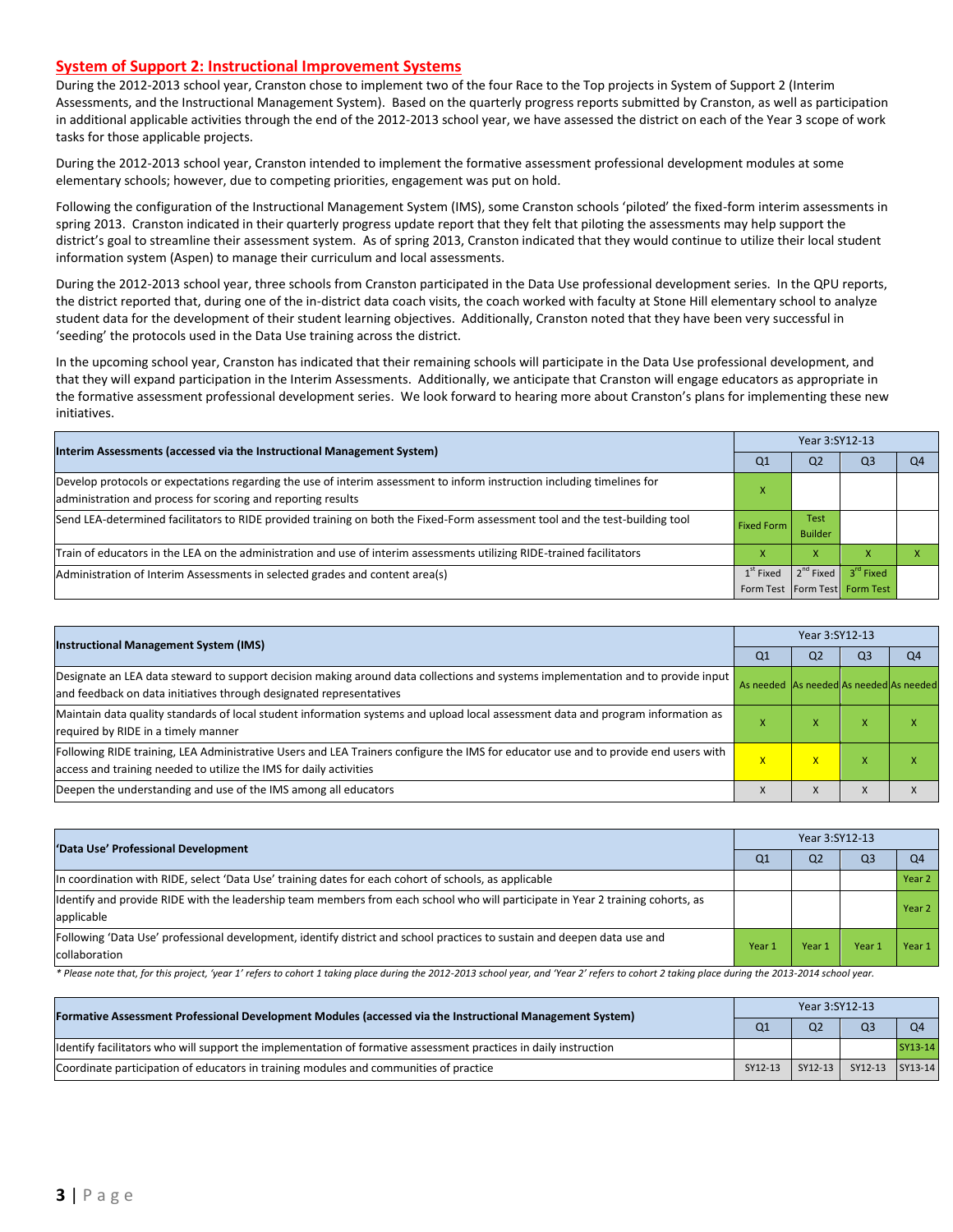#### **System of Support 3: Educator Effectiveness**

During the 2012-2013 school year, Cranston fully implemented all components of System of Support 3 – a RIDE-approved model for teacher and building administrator evaluations; and final effectiveness ratings for all teachers and building administrators have been submitted to RIDE. Based on the quarterly progress reports submitted by Cranston, as well as participation in additional applicable activities through the end of the 2012- 2013 school year, we have assessed the district on each of the Year 3 scope of work tasks for Educator Evaluation.

Cranston noted in their quarterly progress report that their District Evaluation Committee (DEC) made significant progress in deciding the processes and protocols for their evaluation system. Additionally, their district's I3 evaluation coordinator worked with administrators to ensure consistency across the district's schools. The coordinator has also made herself available to both teachers and administrators, and conducted multiple optional trainings on the various model components. The district also completed an evaluation handbook, which was approved by the Cranston School Committee.

The district attended and offered trainings on the Educator Performance and Support System (EPSS). In their quarterly progress reports, Cranston noted that the Cranston Teacher's Union has not agreed to use the EPSS for teacher evaluations. Instead, the district determined that they would try to use the system for their building administrator evaluations, and that they would try to incrementally move the teacher's union towards a place where they feel comfortable with using the system.

During the 2012-2013 school year, Cranston participated in all required training activities. Additionally, evaluators have registered for/attended upcoming professional development offered by RIDE on the Student Learning Objective portion of the teacher evaluation model, and full professional development offered for the RI Model for Building Administrator evaluations. Looking ahead, RIDE would like to remind the district of their responsibility to ensure that all personnel responsible for evaluating both teachers and building administrators participate in applicable training activities.

As we enter into the final year of the Race to the Top grant, RIDE encourages Cranston to continue to engage their CLO peers in thinking about continuous support for evaluation implementation, as well as how evaluation data is being used to identify professional development needs.

| <b>Educator Evaluation</b>                                                                                                                                                                           |                          |                | Year 3:SY12-13                             |                                                            |  |
|------------------------------------------------------------------------------------------------------------------------------------------------------------------------------------------------------|--------------------------|----------------|--------------------------------------------|------------------------------------------------------------|--|
|                                                                                                                                                                                                      | Q <sub>1</sub>           | Q <sub>2</sub> | Q <sub>3</sub>                             | Q <sub>4</sub>                                             |  |
| Participate in educator evaluation model design, development and refinement feedback opportunities                                                                                                   | X                        | X.             | $\mathsf{x}$                               | $\mathsf{X}$                                               |  |
| Identify District Evaluation Committee members, responsible for monitoring the implementation of the system and providing<br>recommendations to LEA leadership teams                                 |                          |                |                                            | x                                                          |  |
| ldentify individuals who will serve as primary and, if applicable, secondary/complementary evaluators                                                                                                |                          |                |                                            | $\mathsf{x}$                                               |  |
| Send all required evaluators to RIDE-provided evaluator training on model; Send evaluators and system administrators to training on<br>the Educator Performance Support System (EPSS) data system    |                          |                | Mid-year<br>half-day<br>training           | Mid-year<br>half-day<br>training                           |  |
| Examine LEA Policies and Contracts for Challenges; where applicable, consider memorandums of understanding or contract renewal<br>language which will support district implementation of evaluations |                          | X.             | $\mathsf{x}$                               | X                                                          |  |
| Create a plan for the appropriate use of funds to support implementation of educator evaluation system                                                                                               |                          |                |                                            | $\mathsf{x}$                                               |  |
| Complete required components of RI Model for educator and building administrator evaluations                                                                                                         | <b>SLOs and</b><br>Goals | Midyear        | Midyear<br>Conference Conference Summative | <b>EOY Report</b><br>$\mathcal{R}_{\mathcal{L}}$<br>rating |  |
| Submit evaluation data and documentation (e.g. component and summative level ratings, verified rosters); provide other requested<br>information to support RIDE research and system improvement      | X                        | X              | X                                          | x                                                          |  |
| Use Evaluation Data to identify individual and school/district-wide professional development needs and act on those needs                                                                            |                          |                | X                                          | $\mathsf{x}$                                               |  |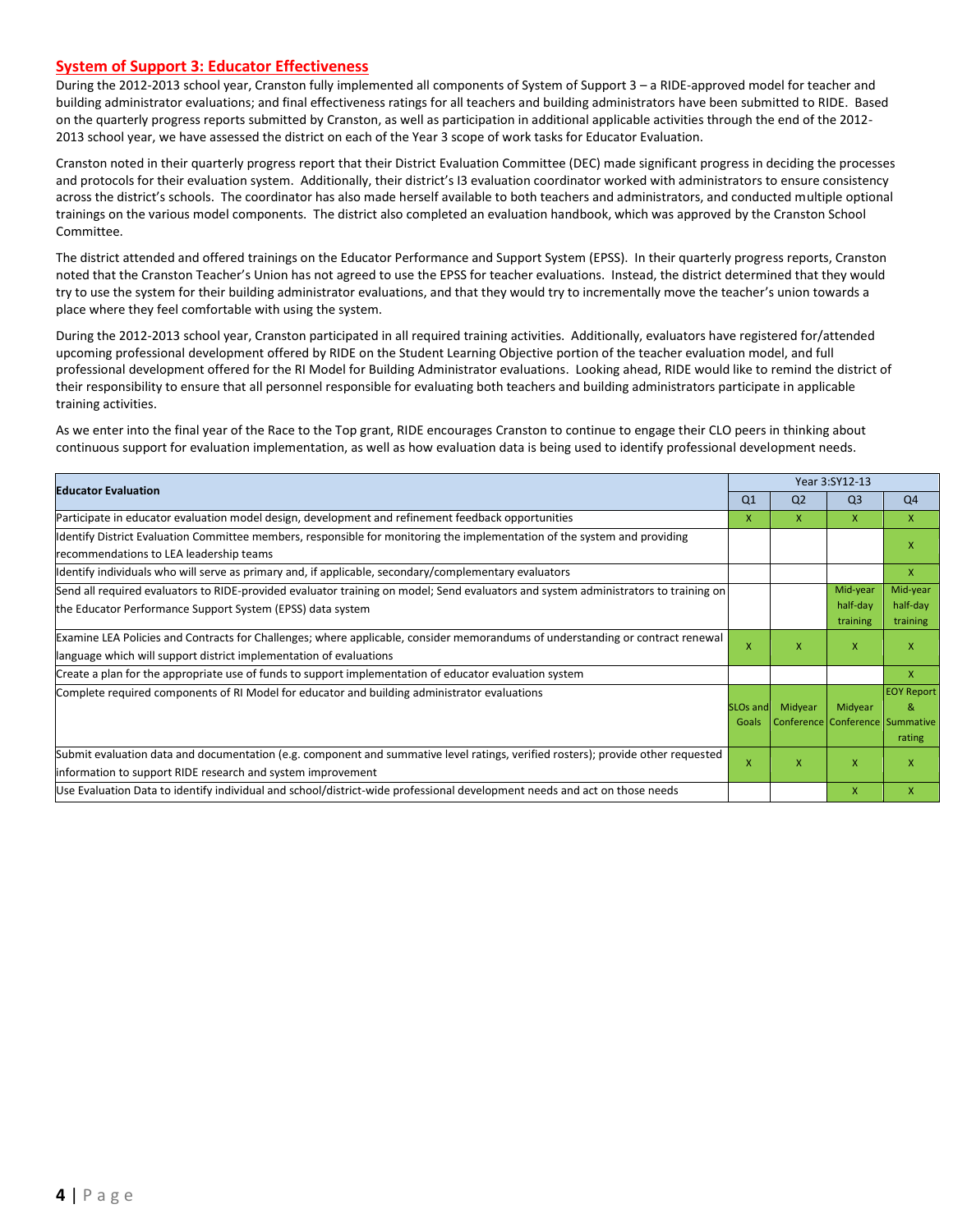#### **System of Support 4: Human Capital Development**

During the 2012-2013 school year, Cranston participated fully in the Beginning Teacher Induction program. Based on the quarterly progress reports submitted by Cranston, as well as participation in additional applicable activities through the end of the 2012-2013 school year, we have assessed the district on each of the Year 3 scope of work tasks for Beginning Teacher Induction. Additionally, Cranston has continued their utilization of SchoolSpring for recruitment of staff on an as needed basis.

During the 2012-2013 school year, all applicable beginning teachers were paired with RIDE Induction Coaches. As noted in their quarterly progress reports, the feedback from Cranston's principals was overall positive. RIDE was pleased to hear that Cranston is already planning how they can align their existing mentoring program to the induction program once the funding is not available.

In the upcoming CLO sessions, RIDE looks forward to engaging in a deeper conversation around the revisions that Cranston and other LEAs have made to their hiring policies, timelines, and processes in order to support broader human capital initiatives including recruitment of highly qualified and diverse candidates and providing data-driven induction support to beginning teachers.

|                                                                                                                                                                                           |    | Year 3:SY12-13 |                |                |  |  |  |
|-------------------------------------------------------------------------------------------------------------------------------------------------------------------------------------------|----|----------------|----------------|----------------|--|--|--|
| <b>Beginning Teacher Induction</b>                                                                                                                                                        | Q1 | Q <sub>2</sub> | Q <sub>3</sub> | Q <sub>4</sub> |  |  |  |
| f applicable, recommend potential Induction Coaches to RIDE                                                                                                                               |    |                |                |                |  |  |  |
| Review and revise hiring policies, timelines and processes in order to support appropriate and timely projections for anticipated hires                                                   |    |                | X              |                |  |  |  |
| requiring induction coach services                                                                                                                                                        |    |                |                |                |  |  |  |
| Provide RIDE with list of beginning teachers who will receive Induction Coach support in a timely manner in order to ensure that all                                                      | л  |                |                |                |  |  |  |
| beginning teachers have coaching                                                                                                                                                          |    |                |                |                |  |  |  |
| Participate in RIDE-provided information opportunities in order to learn about induction coach program                                                                                    |    |                |                |                |  |  |  |
| Provide feedback to RIDE on the development and integration of existing mentorship programs into a sustainable, instructionally-<br>lfocused state or district-wide Induction Coach model |    |                |                |                |  |  |  |

The contents of this report were developed under a Race to the Top grant from the U.S. Department of Education. However, those contents do not necessarily represent the policy of the U.S. Department of Education, and you should not assume endorsement by the Federal Government.